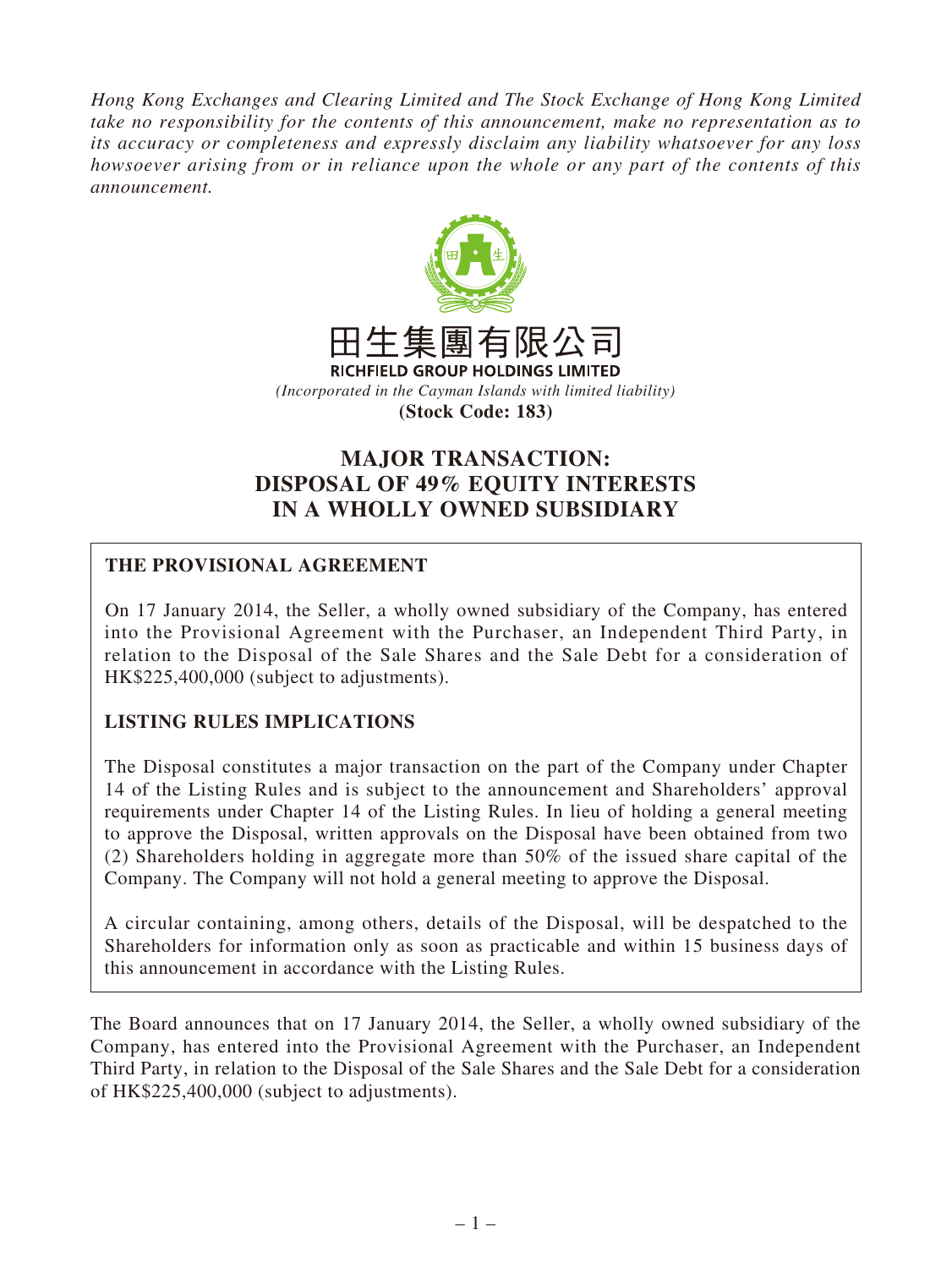# **THE PROVISIONAL AGREEMENT**

Date: 17 January 2014 (after trading hours)

- Parties: (1) World Fair Global Limited, a wholly-owned subsidiary of the Company (as the Seller)
	- (2) Profit Vision Investment Limited (as the Purchaser)

The Seller is a company incorporated in the British Virgin Islands with limited liabilities and is principally engaged in investment holdings.

To the best knowledge and information of the Directors, the Purchaser is a company incorporated in Hong Kong with limited liability and is principally engaged in investment holding. To the best of the Directors' knowledge, information and belief having made all reasonable enquiries, the Purchaser and its ultimate beneficial owner(s) are Independent Third Parties.

#### **Assets to be disposed**

Pursuant to the Provisional Agreement, the Seller shall dispose of the Sale Shares, i.e. 49 ordinary share of US\$1.00 each in the Target Company representing 49% equity interests of the Target Company, and the Sale Debt, i.e. 49% of the entire loan due and payable by the Target Company to the Seller upon Completion.

As at 31 December 2013, based on the unaudited financial statements of the Target Group, the Company owes a sum of approximately HK\$216,031,000 to the Seller.

# **Consideration**

The consideration payable for the sale and purchase of the Sale Shares and the Sale Debt shall be HK\$225,400,000 (the "**Purchase Price**") to be adjusted by net current asset value (which shall be defined as the difference of current assets and current liabilities, excluding any deferred tax liabilities) of the Target Group as shown in the completion accounts.

The Purchase Price shall be paid by the Purchaser to the Seller in the following manner:

- (a) an initial deposit of HK\$11,270,000 equivalent to five percent (5%) of the Purchase Price shall be paid to the Seller (or such other person authorized by the Seller in writing) upon signing of this Provisional Agreement;
- (b) a further deposit of HK\$11,270,000 equivalent to five percent (5%) of the Purchase Price shall be paid to the Seller (or such other person authorized by the Seller in writing) on or before the earlier of the date falling on the expiry of 14 days from the date of the Provisional Agreement or the date of signing the Formal Agreement; and
- (c) balance of the Purchase Price shall be paid to the Seller on the Completion Date.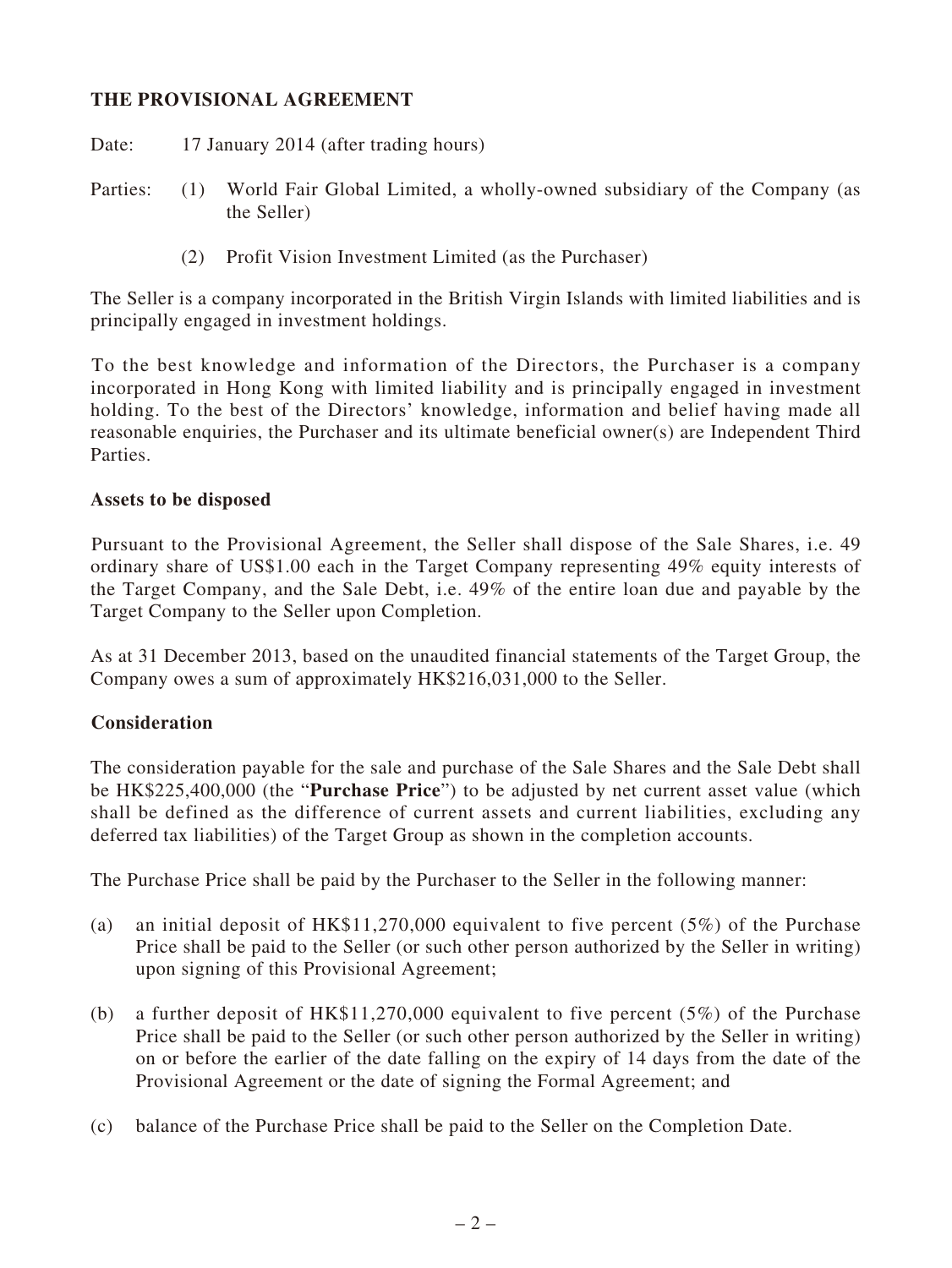Without prejudice to the Seller's right to seek for specific performance, the initial deposit will be forfeited by the Seller as liquidated damages (and not as penalty) in the event that the Purchaser fails to pay the further deposit.

Without prejudice to the Seller's right to seek for specific performance, the initial deposit and the further deposit will be forfeited by the Seller as liquidated damages (and not as penalty) in the event that the Purchaser (other than due to the Seller's default) fails to complete the purchase in accordance with the terms and conditions of the Provisional Agreement and/or the Formal Agreement.

Based on the aggregate book value of the Property (being approximately HK\$435,901,000 as at 30 June 2013 in accordance with the accounts of the Group), it is expected that the Company will realise a gain from the Disposal of approximately HK\$11,809,000 in total (without taking into account the agency fees and other professional fees to be incurred) being the difference between the Purchase Price and the book value of the Property as at 30 June 2013.

To the best of the Directors' knowledge, information and belief, the consideration for the Disposal was determined after arms' length negotiations with reference to among others, the book value of the Property as at 30 June 2013 and the offer price of the market in recent months. The Directors consider that the terms and conditions of the Disposal are fair and reasonable and are on normal commercial terms and are in the interests of the Company and the Shareholders as a whole.

# **Condition**

The sale and purchase of the Sale Shares and the Sale Debt are subject to and conditional upon all necessary consent and approval by the Shareholders as required under the Listing Rules.

# **Due Diligence**

The Purchaser will be entitled to carry out due diligence investigation of the Sale Shares, the Sale Debt, the Property, the Target Group and shall finish the due diligence investigation within 20 business days from the date of the Provisional Agreement.

# **Formal Agreement**

The Seller and the Purchaser shall use its reasonable endeavours to enter into the Formal Agreement within 20 business days from the date of the Provisional Agreement, failing which, the terms and conditions hereunder shall continue to be valid and binding.

The Formal Agreement shall:

- (a) reflect the terms of the Provisional Agreement;
- (b) contain the usual or customary terms and conditions for the sale of 49% of the entire issued share capital of a company whose sole asset of material value is the right, title, benefit and interest of a real property in Hong Kong; and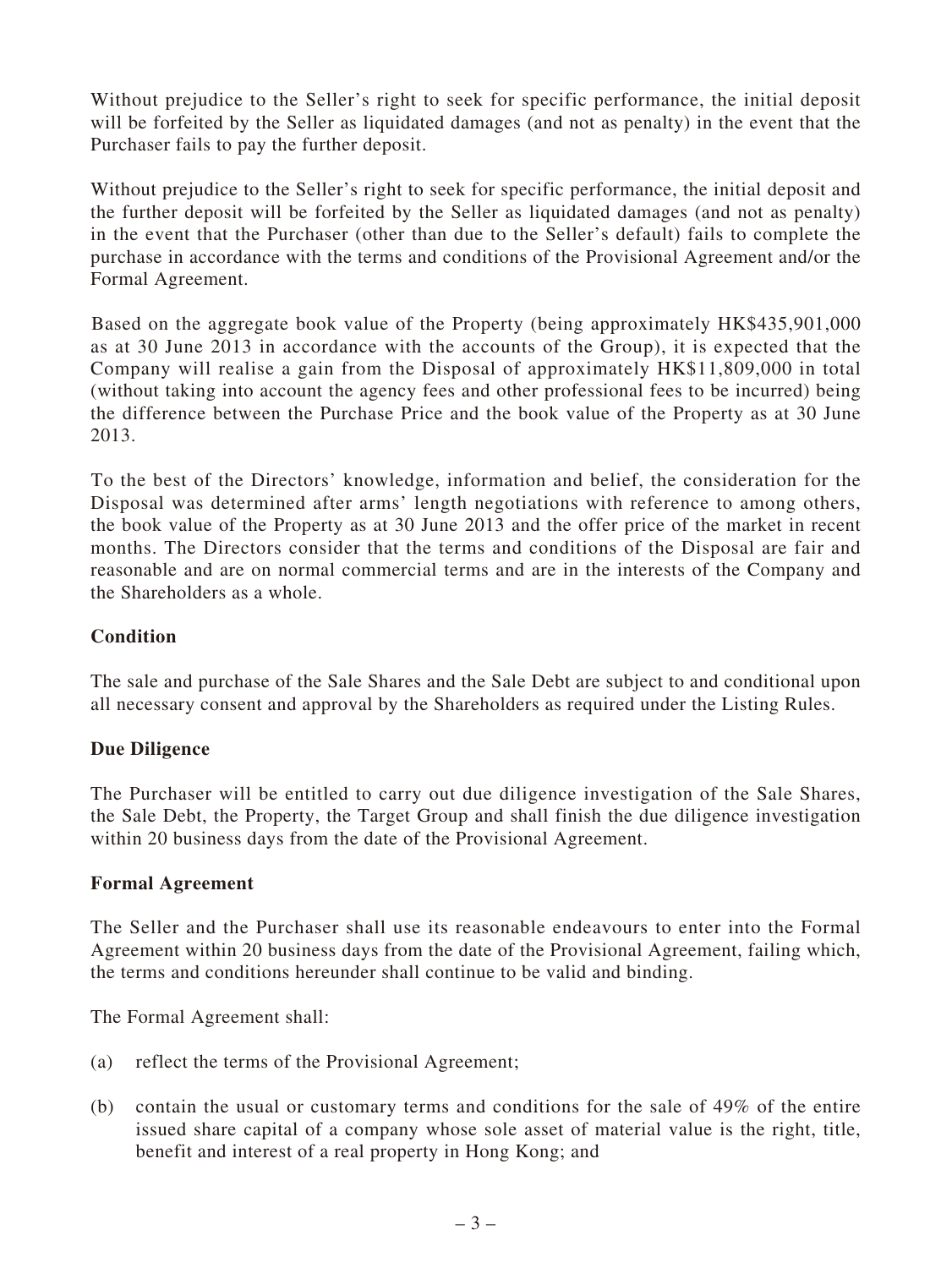(c) contain a form of Shareholders' Agreement to be entered into by the Seller and the Purchaser on the Completion Date.

# **Completion**

Completion of the sale and purchase of the Sale Shares and the assignment of the Sale Debt by the Seller to the Purchaser shall take place on the business day falling on the expiry of 2 months from the date of the Provisional Agreement or such other date to be agreed by the parties (the "**Completion Date**").

#### **The Existing Encumbrances**

As at the date of the Provisional Agreement, the Sale Shares, the Sale Debts and the Target Group are subject to certain encumbrances (the "**Existing Encumbrances**") which are securities given under certain loan facilities (the "**Loan Facilities**") granted by certain banks (the "**Lender**"). The Seller may, after the signing of the Provisional Agreement, liaise with the Lender to either restructure the Loan Facilities or repay all outstanding loan under the Loan Facilities and arrange for the release or discharge of the Existing Encumbrances. The Purchaser agrees that, if required by the Lender, the Purchaser or its parent entities shall provide such additional guarantee or securities pro-rata and severally to its shareholdings in the Target Company provided that the same sets of guarantee and securities shall be provided by the Seller or its associated entities. For the avoidance of doubt, the Purchase Price payable by the Purchaser is computed on the basis that all outstanding indebtedness due by the Target Group under the Loan Facilities is repaid in full and that the Existing Encumbrances will be discharged and/or released upon Completion.

#### **Shareholders' Agreement**

Upon Completion, the Seller and the Purchaser shall enter into a shareholders' agreement (the "**Shareholders' Agreement**") in relation to the Target Company. Such Shareholders' Agreement which shall contain, among others, the following major terms:

- (a) the sole business of the Target Company shall be that of an investment holding company which holds all the issued shares in each subsidiary of the Target Group;
- (b) the sole business of each subsidiary of the Target Group shall be holding the Property and implementing the project of refurbishment of the Property and the sale or leasing of the Property or any part thereof (the "**Project**");
- (c) all funding requirements of the Target Group shall be met initially by external borrowings. If the funds raised by the Target Group by way of external borrowings shall not be insufficient, the Seller and the Purchaser shall provide and extend to the Target Group shareholders' loans in proportion to their respective shareholdings in the Target Company;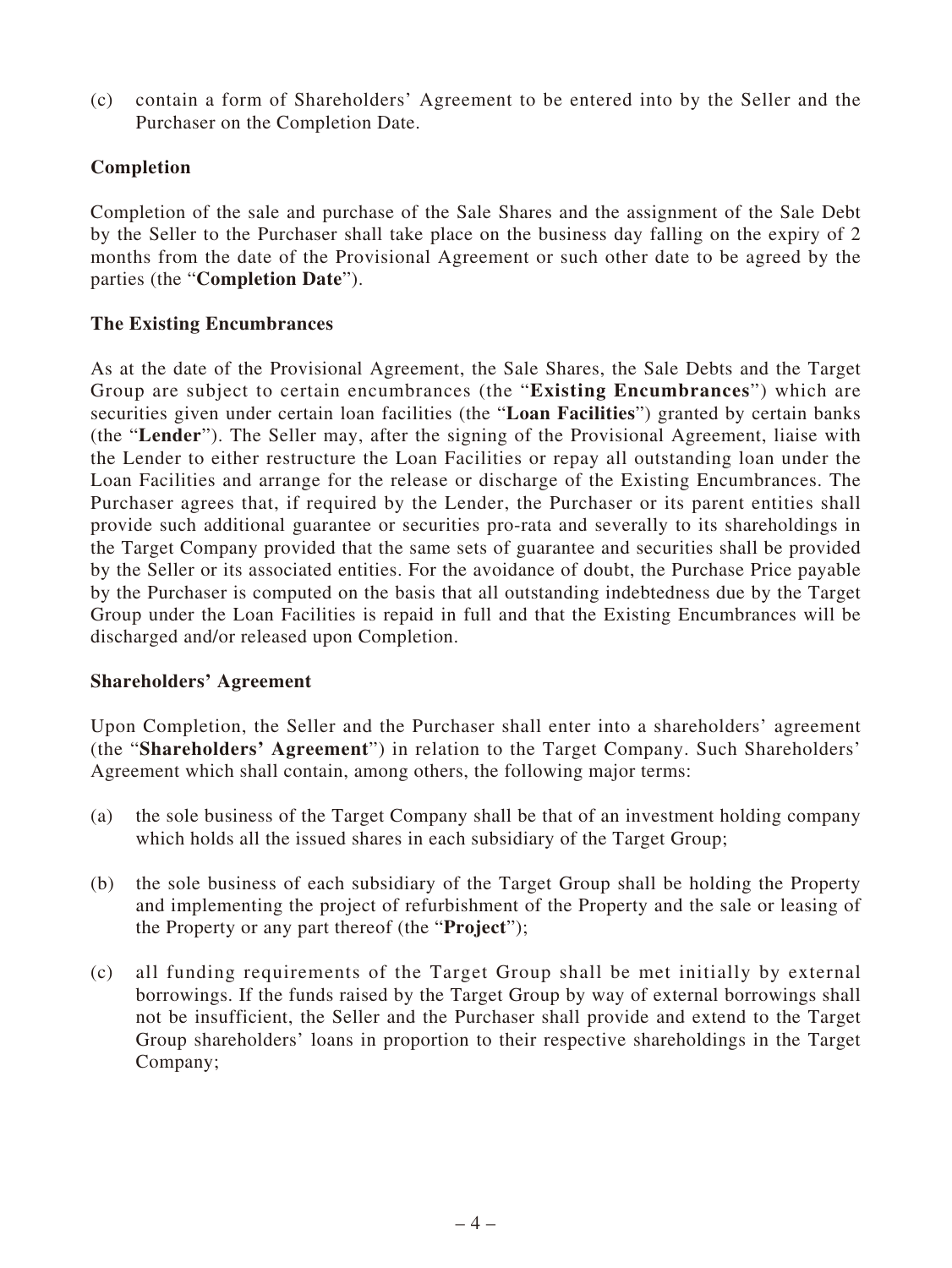- (d) the number of directors of the Target Company and each subsidiary of the Target Group shall not be more than 4, among which, each of the Seller and the Purchaser shall be entitled to appoint up to 2 directors. The chairman of the board of directors of the Target Company and each subsidiary thereunder shall be a director nominated by the Seller who shall have a casting vote. A director may only be removed by the shareholder who nominated him; and
- (e) each of the Seller and the Purchaser grants to each other a right of first offer with respect of the shares or equity interest held by the Seller or the Purchaser (as the case may be). Details of such right of first offer shall be set out in the Shareholders' Agreement.

# **USE OF PROCEEDS AND EXPECTED FINANCIAL EFFECTS OF THE DISPOSAL**

The Board estimates that the net proceeds from the Disposal (after deduction of relevant costs and expenses) will amount to approximately HK\$221,600,000. It is intended that the net proceeds from the Disposal will be applied towards the repayment of the bank loan due by the Target Group and the general working capital of the Group.

Based on the audited accounts of the Group as at 30 June 2013 and the aforesaid estimated net proceeds from the Disposal, it is expected that the Group will record a gain of approximately HK\$8,009,000 attributable to the Disposal for the financial year during which the Disposal is completed and a corresponding increase in the net assets of the Group. In any event, the Board does not envisage that the Disposal will create any significant adverse impact on the Group's financial position.

# **INFORMATION OF THE TARGET GROUP**

The Target Company is a company incorporated in the British Virgin Islands with limited liability which is principally engaged in investment holdings.

As at the date of this announcement, the Target Company is an indirect wholly owned subsidiary of the Company.

According to the unaudited consolidated financial statements of the Target Group, the turnover, net profit before taxation and net profit after taxation for the financial year ended 30 June 2012 was approximately HK\$619,000, HK\$311,000 and HK\$231,000 respectively. According to the unaudited consolidated financial statements of the Target Group, the turnover, net loss before taxation and net loss after taxation for the financial year ended 30 June 2013 was approximately HK\$68,000, HK\$(257,000) and HK\$(257,000) respectively. The unaudited total assets of the Target Group as at 30 June 2013 was approximately HK\$446,569,000 and the unaudited net assets of the Target Group was approximately HK212,333,000.

The Target Company, through its subsidiaries, holds the Property located in Nos. 142, 144, 146, 148, 150, 152 and 154 Carpenter Road, Kowloon, Hong Kong.

The Target Company will continue to be a 51% owned subsidiary of the Group after Completion of the Disposal.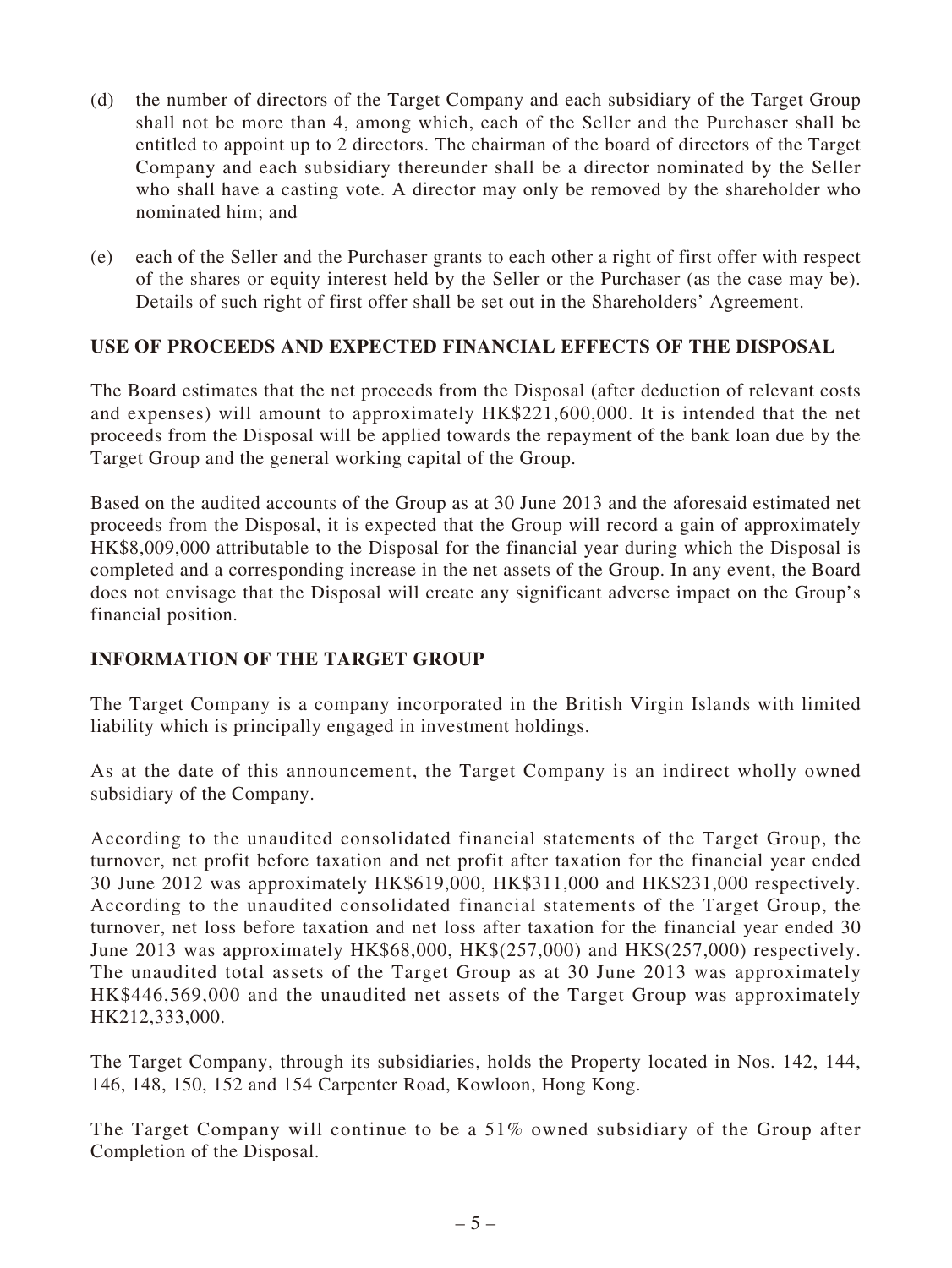# **REASONS FOR THE DISPOSAL**

The Group is principally engaged in the provision of property brokerage services, provision of schemes for property consolidation, assembly and development and property trading in Hong Kong.

In light of the gain from the Disposal, the Board considers that the Disposal represents a good opportunity for realisation of the Group's investment in the Property whilst allows the Group to maintain its interests in the redevelopment Project of the Property. Further, the proceeds from the Disposal can reduce the overall gearing of the Group and can further strengthen the cash position of the Group and will allow the Group to reallocate its resources for future development.

Taking into consideration of the aforesaid, the Directors consider that the terms and conditions of the Disposal are on normal commercial terms and are fair and reasonable and that the Disposal is in the interests of the Company and the Shareholders as a whole.

# **LISTING RULES IMPLICATIONS**

The entering into of the Provisional Agreement and the Disposal constitute a major transaction on the part of the Company under Chapter 14 of the Listing Rules and are subject to the announcement and the Shareholders' approval requirements under Chapter 14 of the Listing Rules. To the best of the Directors' knowledge, information and belief having made all reasonable enquiries, no Shareholders have any material interest in the Disposal and no Shareholders are required to abstain from voting if the Company is to convene a general meeting to approve the Disposal.

In lieu of holding a general meeting to approve the Disposal, written approvals on the Disposal have been obtained from Mr. Pong and Richfield (Holdings), who are interested in an aggregate of 2,048,970,000 Shares, representing approximately 58.90% of the issued share capital of the Company pursuant to Rule 14.44 of the Listing Rules. The Company will not hold a general meeting to approve the Disposal and the transactions contemplated thereunder.

A circular containing, among others, details of the Disposal, will be despatched to the Shareholders for information only as soon as practicable and within 15 business days of this announcement.

# **DEFINITIONS**

In this announcement, unless the context otherwise requires, the following expressions shall have the following meanings:

| "Board"   | the board of Directors                                                                                                                                                      |
|-----------|-----------------------------------------------------------------------------------------------------------------------------------------------------------------------------|
| "Company" | Richfield Group Holdings Limited, a company incorporated in<br>the Cayman Islands with limited liability and the issued Shares of<br>which are listed on the Stock Exchange |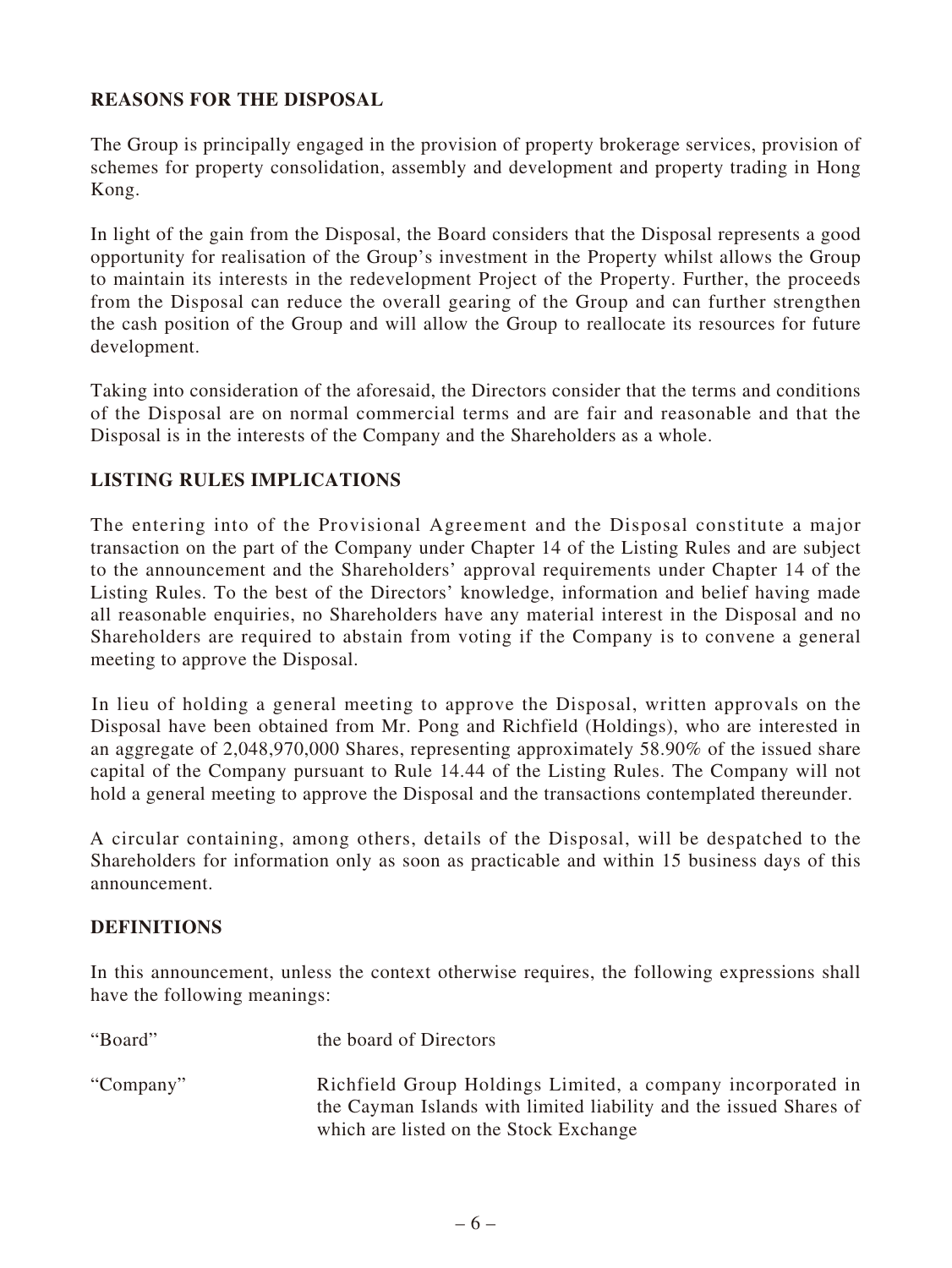| "Completion"                      | completion of the Disposal in accordance with the terms of the<br>Provisional Agreement or the Formal Agreement, as the case<br>maybe                                                                                                                                                                     |
|-----------------------------------|-----------------------------------------------------------------------------------------------------------------------------------------------------------------------------------------------------------------------------------------------------------------------------------------------------------|
| "Directors"                       | directors of the Company                                                                                                                                                                                                                                                                                  |
| "Disposal"                        | the disposal of the Sale Shares and the Sale Debt pursuant to the<br>terms of the Provisional Agreement or the Formal Agreement, as<br>the case maybe                                                                                                                                                     |
| "Formal Agreement"                | the formal agreement to be entered into between the Seller and the<br>Purchaser in relation to the Disposal                                                                                                                                                                                               |
| "Group"                           | the Company and its subsidiaries                                                                                                                                                                                                                                                                          |
| "Hong Kong"                       | the Hong Kong Special Administrative Region of the PRC                                                                                                                                                                                                                                                    |
| "Independent Third<br>Party(ies)" | any person or company and their respective ultimate beneficial<br>owner(s) which, to the best of the Directors' knowledge,<br>information and belief having made all reasonable enquiries,<br>are third parties independent of the Company and its connected<br>persons (as defined in the Listing Rules) |
| "Listing Rules"                   | the Rules Governing the Listing of Securities on the Stock<br>Exchange                                                                                                                                                                                                                                    |
| "Mr. Pong"                        | Mr. Pong Wai San, Wilson, who is interested in 1,288,970,000<br>Shares of the Company, representing approximately 37.05% of the<br>total issued share capital of the Company                                                                                                                              |
| "PRC"                             | the People's Republic of China                                                                                                                                                                                                                                                                            |
| "Property"                        | the property situated at Nos. 142, 144, 146, 148, 150 and 152 of<br>Carpenter Road, Kowloon City, Hong Kong                                                                                                                                                                                               |
| "Provisional Agreement"           | the provisional agreement for sale and purchase dated 17 January<br>2014 and entered into between the Seller and the Purchaser in<br>relation to the Disposal                                                                                                                                             |
| "Purchaser"                       | Profit Vision Investments Limited, a company incorporated in<br>Hong Kong with limited liability                                                                                                                                                                                                          |
| "Richfield (Holdings)"            | Richfield (Holdings) Limited, a company incorporated in the<br>Marshall Islands and the holder of 760,000,000 Shares of the<br>Company, representing approximately 21.85% of the total issued<br>share capital of the Company                                                                             |